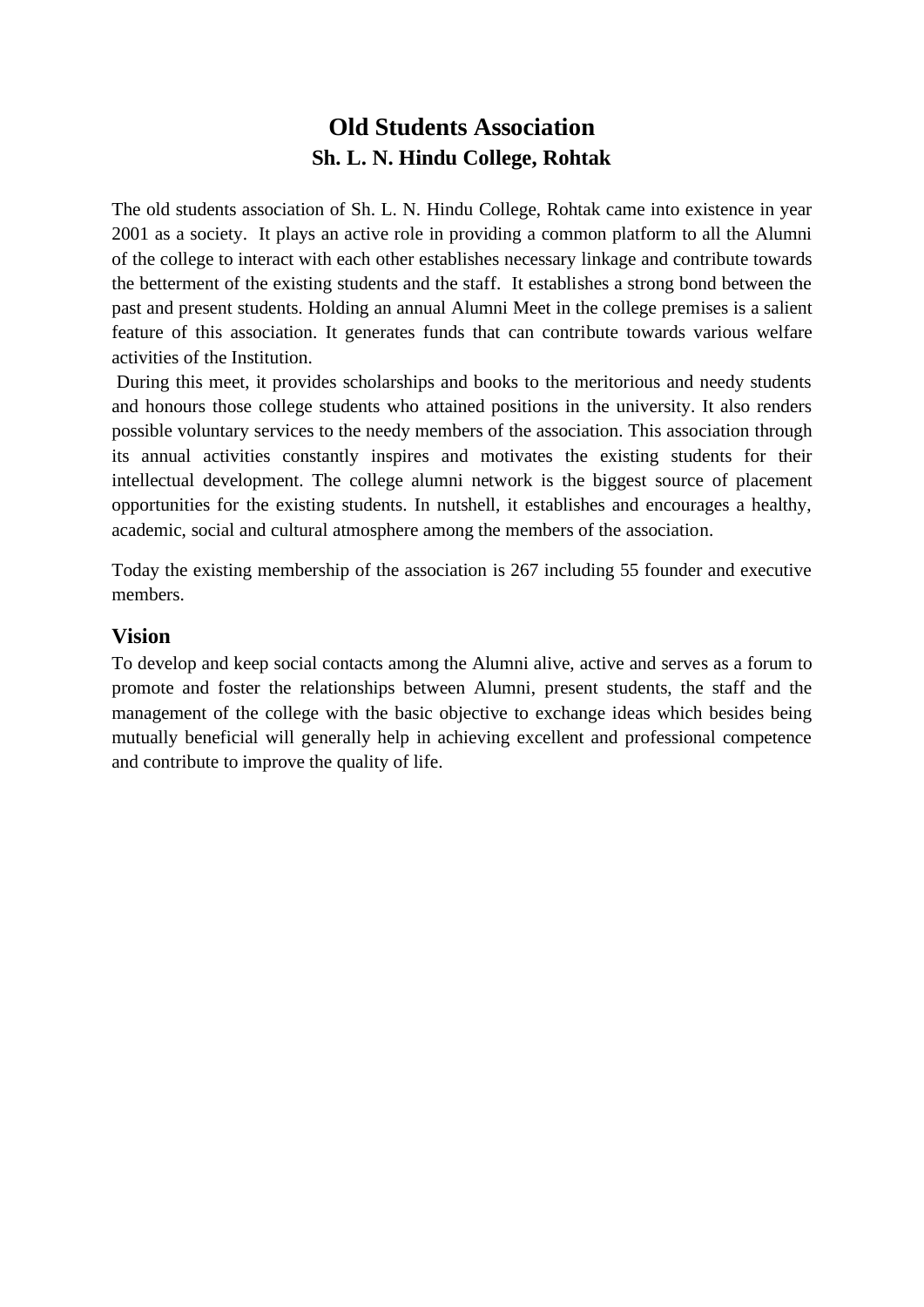### **Session 2016-17**

| <b>Organization Patron</b> | Dr. Ashok Batra                                      |  |  |  |
|----------------------------|------------------------------------------------------|--|--|--|
| Coordinator                | Sh. M.K. Chhabra                                     |  |  |  |
| President                  | Sh. Pradeep Kataria                                  |  |  |  |
| Vice – President           | Sh. Om Kalara & Sh. Ramesh Mariya                    |  |  |  |
| <b>General Secretary</b>   | Sh. S.C. Chugh                                       |  |  |  |
| Secretary                  | Sh. Mukesh Gera                                      |  |  |  |
| Joint Secretary            | Sh.Sudhir Ahuja                                      |  |  |  |
| Treasurer                  | Sh. Devender Aghi                                    |  |  |  |
| Advisory committee         | Sh. S. K. Arora, Sh. Shyam Kapoor, & Sh. B.B. Bathla |  |  |  |
|                            |                                                      |  |  |  |
| P.R.O                      | Sh. Virender Dua                                     |  |  |  |
| <b>Elected Members</b>     | Sh. Manoj Virmani, Sh. Preet Pal Singh,              |  |  |  |
|                            | Sh. Manoj Makhija,<br>Sh. Rajeev Kukreja.            |  |  |  |
|                            |                                                      |  |  |  |
|                            |                                                      |  |  |  |

## **Activities**

1. A family get –together was organised by the association.

2. A sum of Rs. 51000/- was given by the association on 1-4- 2017 for scholarship to the poor and meritorious students.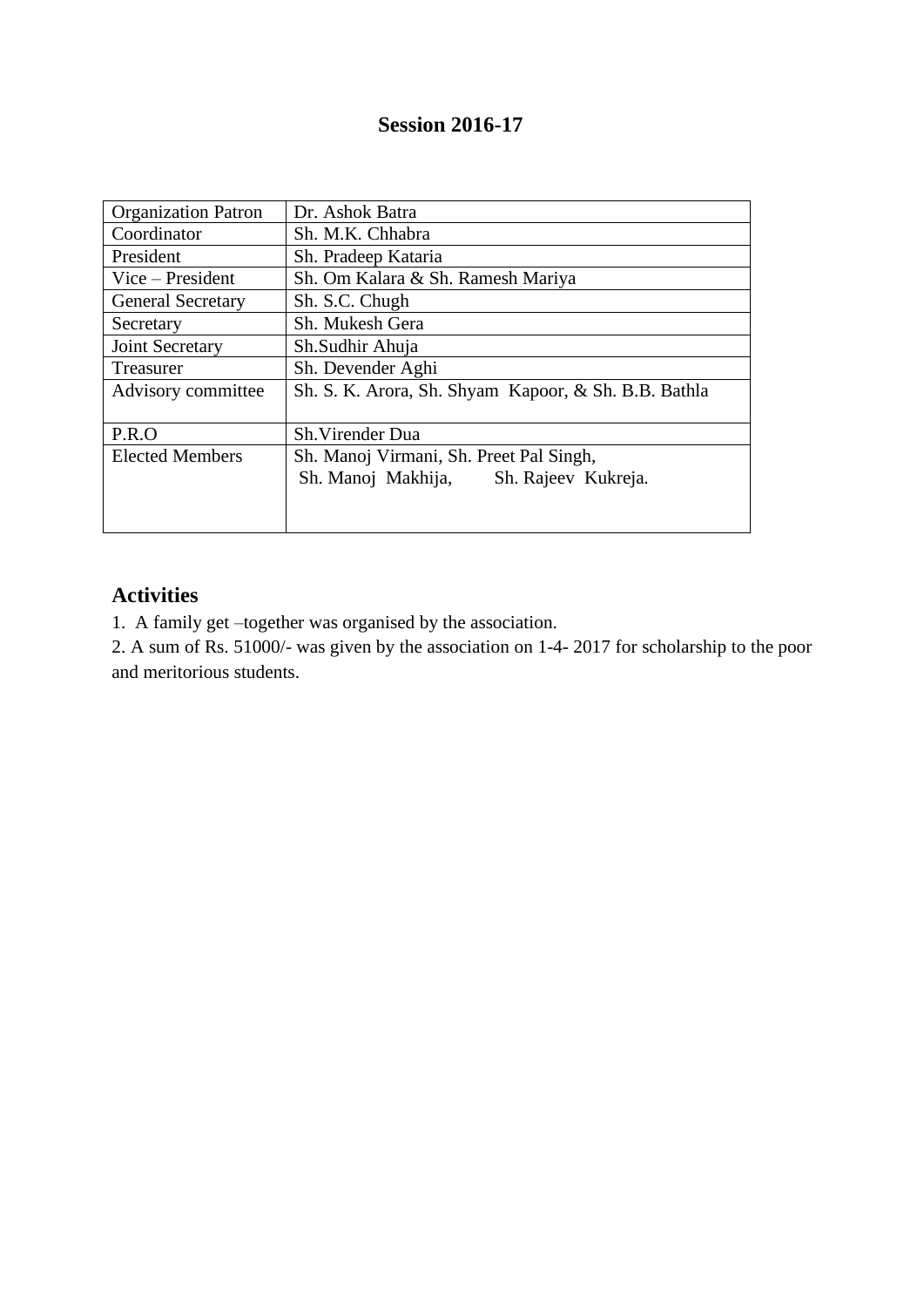## **Session 2017-18**

| <b>Organization Patron</b> | Dr. Ashok Batra                                                                      |  |  |
|----------------------------|--------------------------------------------------------------------------------------|--|--|
| Coordinator                | Sh. M.K. Chhabra                                                                     |  |  |
| President                  | Sh. Pradeep Kataria                                                                  |  |  |
| Vice – President           | Sh. Om Kalara & Sh. Ramesh Mariya                                                    |  |  |
| <b>General Secretary</b>   | Sh. S.C. Chugh                                                                       |  |  |
| Secretary                  | Sh. Mukesh Gera                                                                      |  |  |
| Joint Secretary            | Sh.Sudhir Ahuja                                                                      |  |  |
| Treasurer                  | Sh. Devender Aghi                                                                    |  |  |
| Advisory committee         | Sh. S. K. Arora, Sh. Shyam Kapoor, & Sh. B.B. Bathla                                 |  |  |
| P.R.O                      | Sh. Virender Dua                                                                     |  |  |
| <b>Elected Members</b>     | Sh. Manoj Virmani, Sh. Preet Pal Singh,<br>Sh. Manoj Makhija,<br>Sh. Rajeev Kukreja. |  |  |

## **Activities**

A sum of Rs. 51000/- was given by the association on 27-12-2017 for scholarship to the poor and meritorious students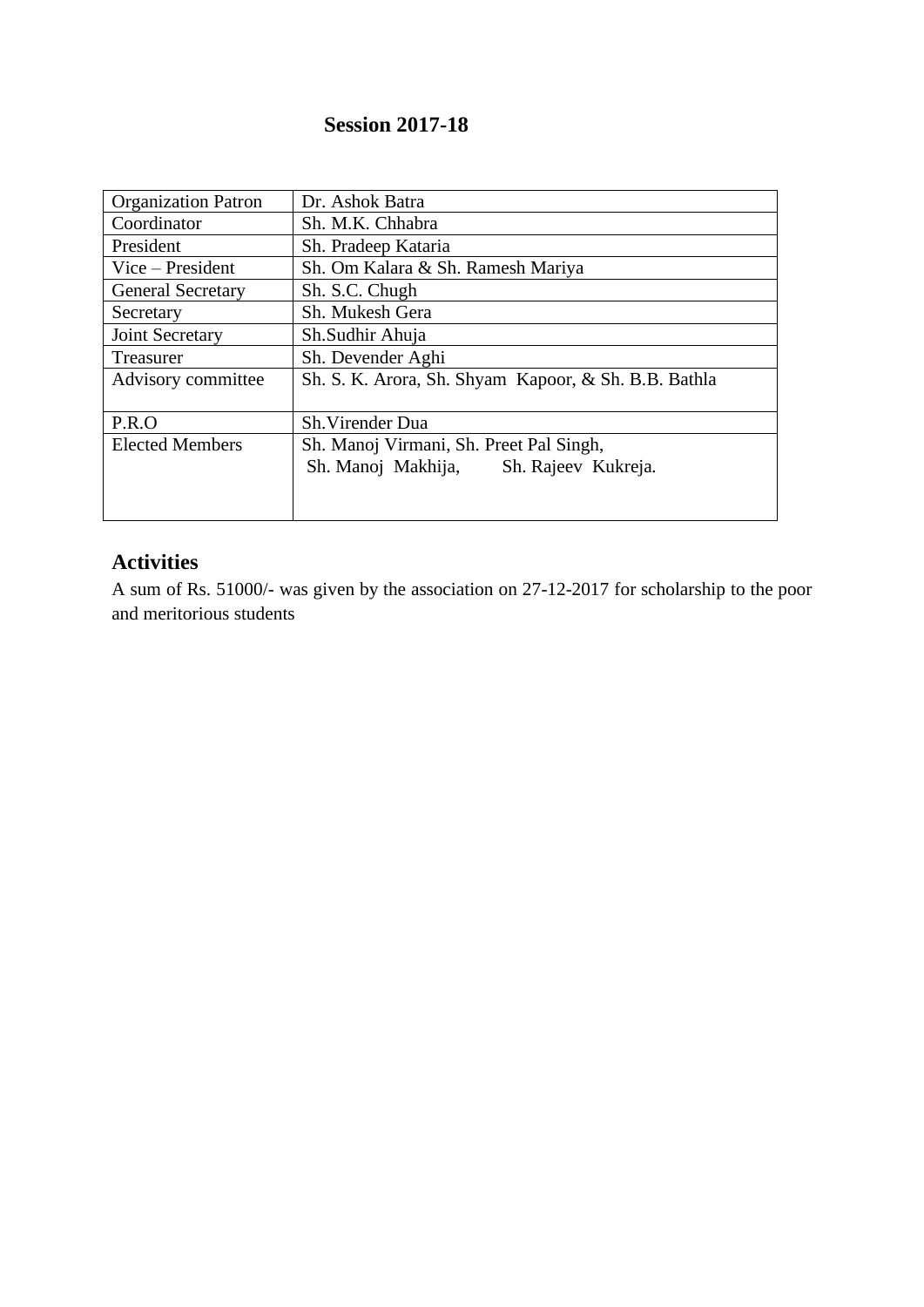### **Session 2018-19**

| <b>Organization Patron</b> | Dr. Vijay Kumar (Principal)                          |  |
|----------------------------|------------------------------------------------------|--|
| Coordinator                | Mrs. Madhu Arora                                     |  |
| President                  | Sh. S.C Chugh                                        |  |
| $Vice - President$         | Sh. Mukesh Gera & Sh, Ramesh Mariya                  |  |
| <b>General Secretary</b>   | Sh. Virender Dua                                     |  |
| Secretary                  | Sh. Anil Arora                                       |  |
| Joint Secretary            | Sh. Ravinder Gupta                                   |  |
| Treasurer                  | Sh. Devender Aghi                                    |  |
| Advisory committee         | Sh. S. K. Arora, Sh. Shyam Kapoor, & Sh. B.B. Bathla |  |
| <b>Elected Members</b>     | Sh. Manoj Virmani, Sh. Preet Pal Singh,              |  |
|                            | Sh. Naveen Aghi, Sh. Gaurav Dhingra                  |  |
|                            |                                                      |  |
|                            |                                                      |  |

### **Activities**

.

The old students association sponsored an inter college competition on Women's day i.e. March 8, 2019 and donated a sum of Rs.110000/-for the scholarship of the needy and meritorious students.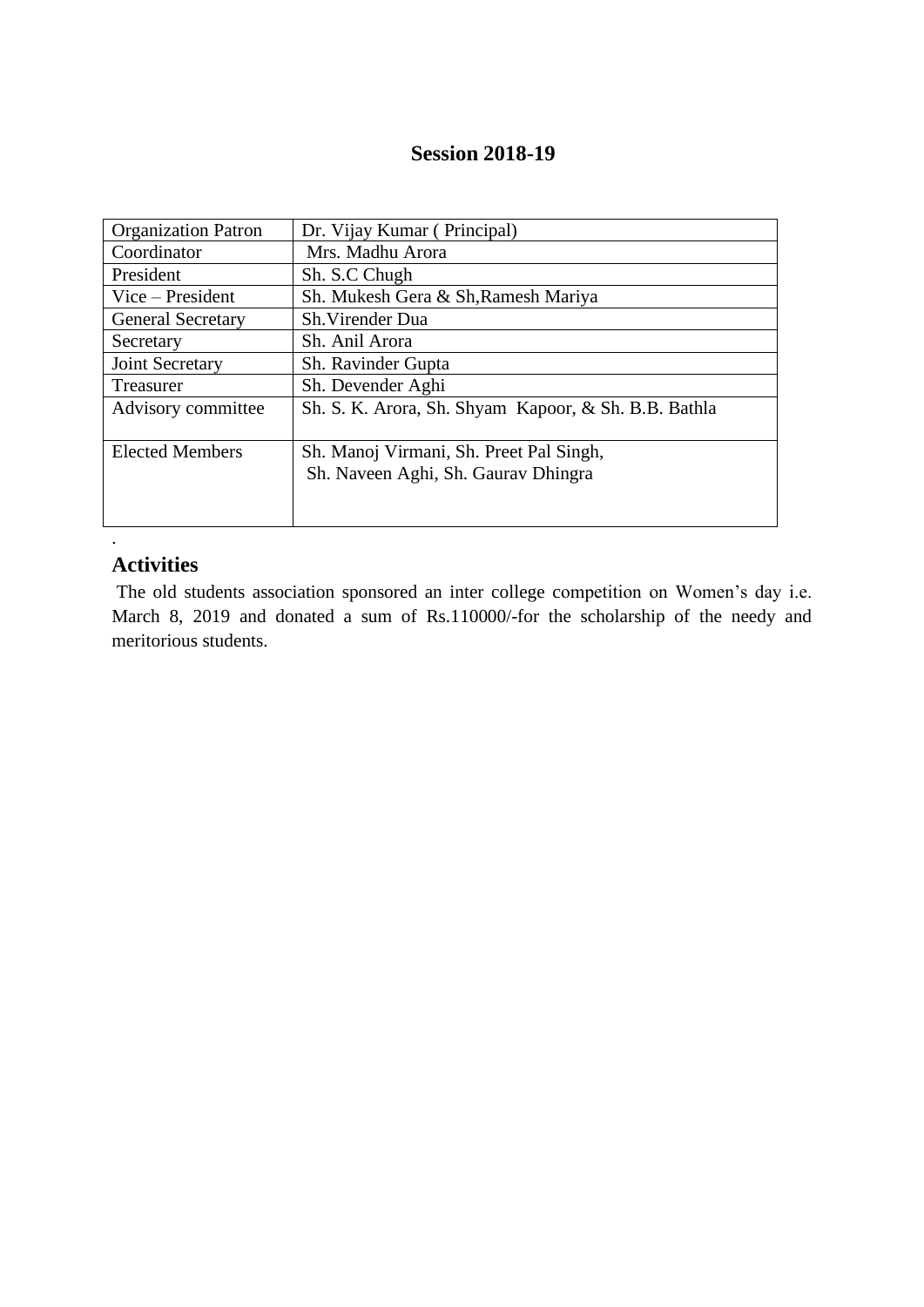# **List of Life Members of Old Students Association Sh L.N. Hindu College, Rohtak**

| Sr.No          | <b>Name</b>              | <b>Address</b>                                  |  |
|----------------|--------------------------|-------------------------------------------------|--|
| 1              | Alka                     | C/o Lord Krishna Builders Gohana Stand, Rohtak  |  |
| $\overline{2}$ | Bhushan Chutani          | 28-D, Kukerian Aptt. Rohini, Delhi              |  |
| 3              | Dr.Satpal                | 365, Sector-14, Huda, Rohtak                    |  |
| 4              | Neelam Dua               | 798/18, Shastri Nagar, Rohtak                   |  |
| 5              | Sonia                    | 341-A/26, Jawahar nagar, Rohtak                 |  |
| 6              | Ajay Aghi                | 164, Sector-1, Rohtak                           |  |
| 7              | Ajay Bhatia              | 294/9, DAIRY Mohalla, Rohtak                    |  |
| 8              | Alka                     | 28/5, B.NO.6, Gandhi Nagar, Rohtak              |  |
| 9              | Amarjeet Takkar          | 334/7, ParasMoha., Bara Bazar, Rohtak           |  |
| 10             | Amit Soni                | Kharati lal &Soni, Durga Desi Ghee Store, Rtk   |  |
| 11             | <b>Amrit Lal Malik</b>   | 946/20, Shakti Nagar, Green Road, Rohtak        |  |
| 12             | Anil Arora               | B-II,1391, Bara Bazar, Rohtak                   |  |
| 13             | Anil Bajaj               | 545-A, Hari Nagar, Rohtak                       |  |
| 14             | Anil Batia               | 1107/23, Partab Nagar, ROHTAK                   |  |
| 15             | Anil Chhabra             | H.NO.605, Sector-14, Huda, Delhi Road, Rohtak   |  |
| 16             | Anil Kumar               | 136/2, Garhi Mohalla, Rohtak                    |  |
| 17             | Anil Molhotra            | 617-A/20, D.L.F. Colony, Rohtak                 |  |
| 18             | Anita                    | H.NO.189, Block G, Sector-16, Rohini, New Delhi |  |
| 19             | Ankush Sikka             | Shree Ram Waste-Paper & Kiryana Merchand, Rtk.  |  |
| 20             | Arundua                  | EB-53, SFS, Maya Enclave, New Delhi             |  |
| 21             | Arun Sehgal              | 751/26, Arjun Nagar, Rohtak                     |  |
| 22             | <b>Ashok Batra</b>       | 1732/3, Para Mohalla Rohtak                     |  |
| 23             | <b>Ashok Goyal</b>       | 110, Paras Mohalla, Rohtak                      |  |
| 24             | <b>Ashok Kakkar</b>      | 123, Mohalla Rohtak                             |  |
| 25             | Ashok Kr.Gulati          | Gulshan Furniture House, Krisshan Bazar, Rohtak |  |
| 26             | Ashok Kr.Khurana         | 4/1038, Kachcha Beri Road, Rohtak               |  |
| 27             | Ashok Kr.Munjal          | 531/18, Ravi Dass Nagar, Arya Nagar, Rohtak     |  |
| 28             | Ashok Kr.Sehgal          | 2, StateBankColony, Near I.T.I. Girls, Rohtak   |  |
| 29             | <b>Ashok Kumar Anand</b> | 968/25, Chiyot Colony, Rohtak                   |  |
| 30             | Ashok Sindhwani          | 350/26, Jawahar Nagar, Rohtak                   |  |
| 31             | Ashu Katyal              | 92/33, Shivaji Colony, Raj Mohalla, Rohtak      |  |
| 32             | Ashvine Sharma           | 306/25, Gandhi Nagar, Rohtak                    |  |
| 33             | Ashwani K.Juneja         | 117-R, Model Towan, Rohtak                      |  |
| 34             | <b>B.S.Dhingra</b>       | B-16, Sadbhavana Appts, Pitampura, Delhi        |  |
| 35             | Balarj Chugh             | A-718 Shastri Nagar, Delhi-52                   |  |
| 36             | Bhupinder Ahuja          | 367, Sector-14, Rohtak                          |  |
| 37             | <b>Bhushan Bansal</b>    | 338/19, Opp. Civil Hospital, Rohtak             |  |
| 38             | Chander-M. Gugnani       | The Krisshna Sales Corpn., Civil Road, Rohtak   |  |
| 39             | Chander Sheela Bhalla    | 172/6, Rajan Street, Bara Bazar, Rohtak         |  |
| 40             | Charu                    | 1782/3, Para Mohalla, Rohtak                    |  |
| 41             | Daryai Lal Bhambri       | 1155/19, Hari Nagar, Rohtak                     |  |
| 42             | Deepak Babbar            | 226/18, Arya Nagar Road, Rohtak                 |  |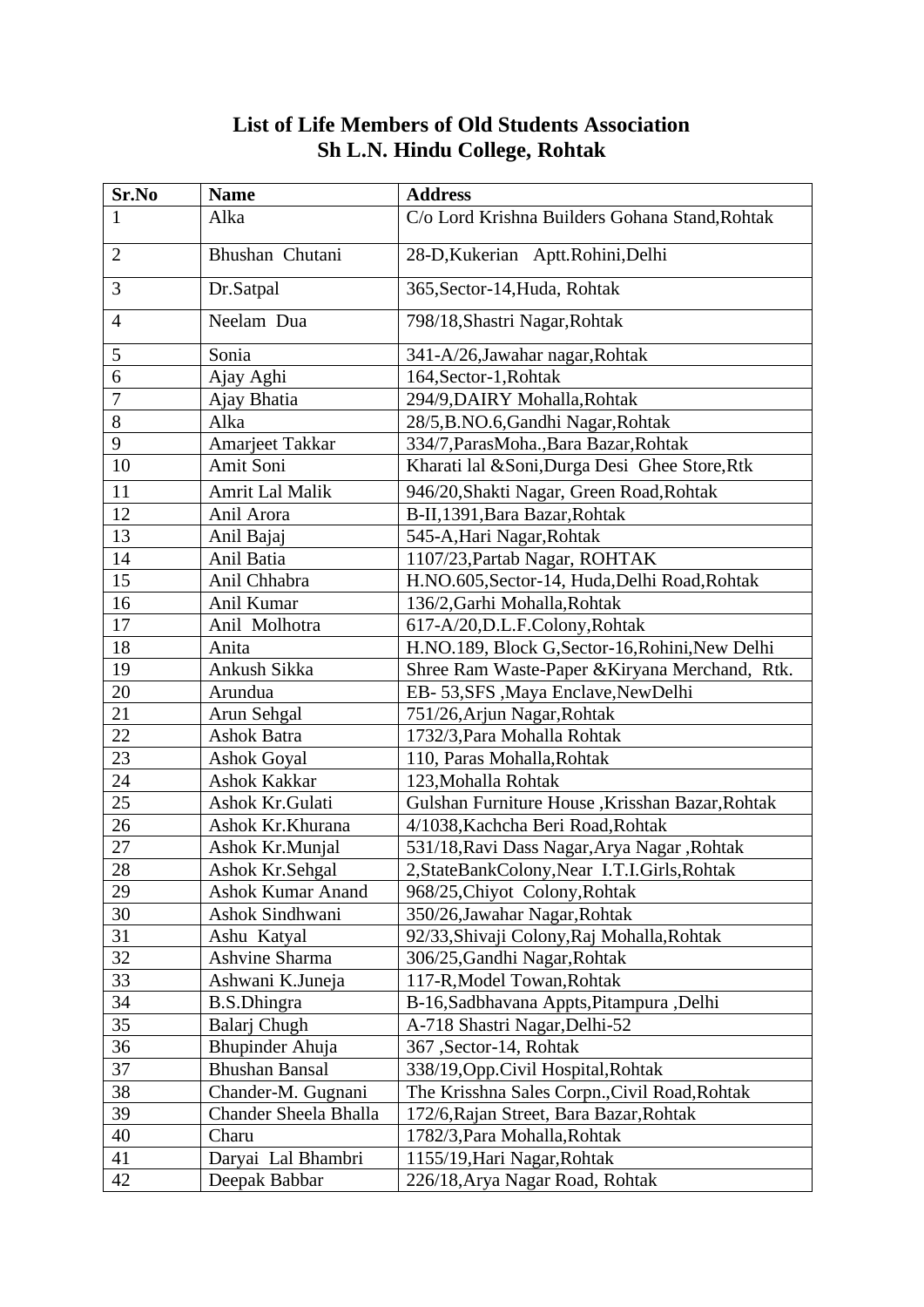| 43 | Deepak Narang         | 590/6, Partab Mohalla , Rohtak                    |  |
|----|-----------------------|---------------------------------------------------|--|
| 44 | Dharam Paul Kakkar    | 1477/21, Adarsh Nagar, Rohtak                     |  |
| 45 | Dharminder Kumar      | 16, Manssarover Colony, Rohtak                    |  |
| 46 | Dimpi Katyal          | 2223/5, Rama Colony, Rohtak                       |  |
| 47 | Dinesh Kumar          | V.P.O.Chhara, The.B.Garh, Distt.Jhajjar           |  |
| 48 | Dolly Kukreja         | 1302/2, Bara Bazar, Rohtak                        |  |
| 49 | Dolly Dhall           | B-III,714, Quilla Mohalla, Rohtak                 |  |
| 50 | Ganga Dua             | Ravidass Nagar, Chand Ram Kothi, Arya Ngr, Rtk    |  |
| 51 | Gaurav Dhingra        | 1225/7 Kewal Ganj, Rohtak                         |  |
| 52 | Gautam Bhambri        | Janta Foot Wear, Rly. Road, Rohtak                |  |
| 53 | Girish Luthra         | Apna Ghar, 1085-A/23, D.L.F. Colony, Rohtak       |  |
| 54 | Gourav Julka          | C% Dr.R.K.Julka,Sonu Hospital, Cival Road,Rtk     |  |
| 55 | Guldeep Kwatra        | 786/6, Partab Mohalla, Rohtak                     |  |
| 56 | Gulshan Budhiraja     | 843/6, Partab Mohalla, Rohtak                     |  |
| 57 | Gulshan Dhingra       | 698, Sector-7, Gurgaon-122001                     |  |
| 58 | Gulshan<br>Kr.Bhutani | Kothi No.377, Sector-14, Rohtak                   |  |
| 59 | Gulshan Kr.Grover     | M/s Ram Rang Amir Chand, M.G. Road. Rohtak        |  |
| 60 | Gulshan Kr.Chawla     | 259/15, Sri Dass Colony, Sanjay Nagar, Rohtak     |  |
| 61 | Gulshan Kr. Kr.Lalit  | W.NO.1, B.NO.4, H.NO.7, Gandhi Nagar, Rohtak      |  |
| 62 | Gulshan Rai Bhutani   | C-173, Pushp Kunj., Modal Town, Rohtak            |  |
| 63 | Gurcharan Singh       | 1956, Sec-6, Bahadurgarh                          |  |
| 64 | <b>Gurmeet Kaur</b>   | H.NO.546, W.NO.6, Pratab Chowk, Rohtak            |  |
| 65 | Gurmesh               | Bharat Tractors, Opp. Haryana Agro, Rohtak        |  |
| 66 | Harinder Kr.Chawla    | 528/18, Opp.Ravi Das Hostal, Rohtak               |  |
| 67 | Harish Chawla         | 566/23, D.L.F.Colony, Rohtak                      |  |
| 68 | Harish Kumar Virmani  | 1455, Paras Mohalla, Bara Bazar, Rohtak           |  |
| 69 | Harish Sachdev        | B-II-774, Bara Bazar , Gali Town Post Office, Rtk |  |
| 70 | <b>Harpreet Singh</b> | Capital Motor Company, Hissar Road, Rohtak        |  |
| 71 | Harsh Kumar           | 11/311, Quilla Mohalla, Rohtak                    |  |
| 72 | Himani                | 776/B-VI, Partab Mohalla, Rohtak                  |  |
| 73 | Hitesh Kamra          | 55-B-III, Gurunank Pura, Rohtak                   |  |
| 74 | <b>Hitesh Nagpal</b>  | 2236/4 Rajindra Colony, Rohtak                    |  |
| 75 | Inder Jit Girdhar     | 155/2, Subhash Road, Rohtak                       |  |
| 76 | Ishu Kumar            | 513/2 Salara Mohalla, Rohtak                      |  |
| 77 | Jagdeep Chutani       | 485/18, Shakti Nagar, Green Road, Rohtak          |  |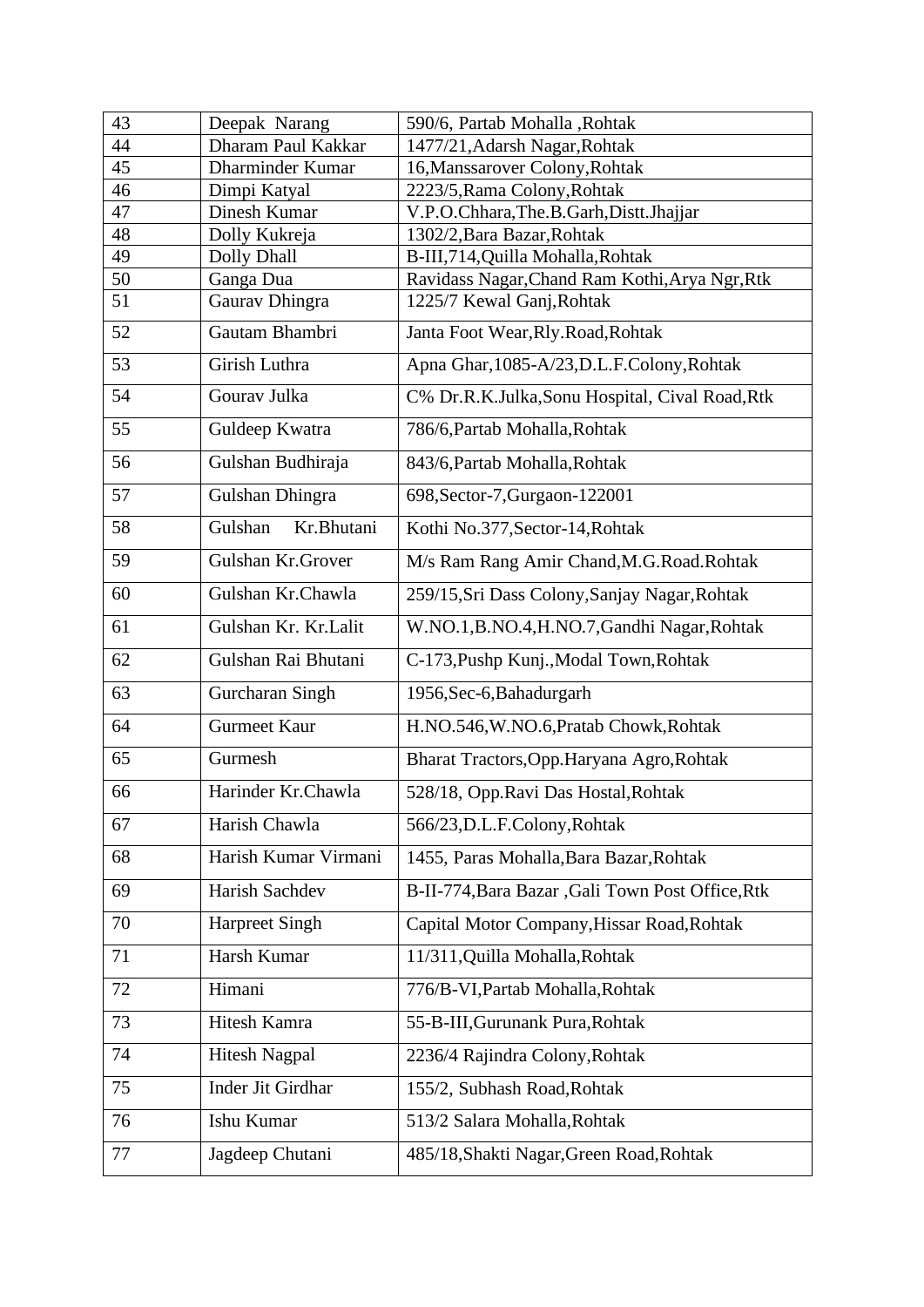| 78  | Jadish Chand Munjal    | 530/18, Gali NO.3, Ravi Dass Nagar, Rohtak        |  |
|-----|------------------------|---------------------------------------------------|--|
| 79  | Jagdish Pal            | 627/6, Pratab Mohalla, Rohtak                     |  |
| 80  | Jagmohan Bhatla        | H.NO.1W.NO.43A, Gandhi Nagar, Rtk                 |  |
| 81  | Jawahar Khurana        | 92-Vikas Nagar, Rohtak                            |  |
| 82  | Jawahar Sethi          | 1037/6, Partab Mohalla, Rohtak                    |  |
| 83  | Jitender Kr.           | 427/18, Narang Bhawan Ravidas Nagar, Rohtak       |  |
| 84  | Joginder Pal           | W.NO.1, B.NO.4, H.NO, Gandhi Nagar, Rohtak`       |  |
| 85  | <b>Jugal Kishore</b>   | 447/18, Rama Colony, Near Shori Mkt. Rohtak       |  |
| 86  | Jyoti                  | 399/23, Jat Bhawan, D.L.F.Colony, Rohtak          |  |
| 87  | Jyoti Makkar           | 846/18, Ghanipura, Rohtak                         |  |
| 88  | K.L.Virmani            | A-55, Dabva Colony, Near Durochrome Ind.F. Bad    |  |
| 89  | Kamlesh Khurana        | Anil Kunj, 659/24, D.L.F. Colony, Rohtak          |  |
| 90  | Kanwal Pasrija         | 821-A Jhang Colony (Vijay Park) Rohtak            |  |
| 91  | Kapil Dhingra          | 1225/7, Kewal Gang, Rohtak                        |  |
| 92  | Kashmiri Budhiraja     | Aashirwas House No.220, Sec-1, Huda, Rohtak       |  |
| 93  | Kashmiri Lal Narang    | 837/24, Netaji Nagar, Rohtak                      |  |
| 94  | Kawal Kumar Pruthi     | 66/24, Jagdissh Colony, Rohtak                    |  |
| 95  | Krishan Dhingra        | 13A, Mansarover Colony, Rohtak                    |  |
| 96  | Krisshan Lal Girdhar   | 242, B-2, Para Mohalla, Arjun Gali, Rohtak        |  |
| 97  | Kuldeep Saini          | 179/14, Chaman Pura, Rohtak                       |  |
| 98  | Madan Lal              | Aneja, Niwas, Rama-Colony, Hari-Mandir, Rohtak    |  |
| 99  | Madan Lal Juneja       | 259/5, Sarai-Mohalla, Rohtak, Jain Mandir, Rohtak |  |
| 100 | Mahesh Chugh           | 764/2, Pardhana Mohalla, Rohtak                   |  |
| 101 | Mahesh Kr.Batra        | 56/24, Jagdish Colony, Near Hari Mandir, Rohtak   |  |
| 102 | Mahesh Kr.Girdhar      | 21, Mansrover Colony, Rohtak                      |  |
| 103 | Mamta                  | 840, B-6, Pratap Mohalla, Rohtak                  |  |
| 104 | Man Mohan Bhatla       | W.NO.3, B.NO.43A, H.NO.1, Gandhi Nagar, Rtk       |  |
| 105 | Manika Ahuja           | H.NO.101, Gaun 2, Guru Charanpura, Rohtak         |  |
| 106 | Manish Arora           | 1059/2, Kewal Ganj, Rohtak                        |  |
| 107 | Man Mohan Ahuja        | 57-G, Bolly Ganj Circular Road, Kolkatta-19       |  |
| 108 | Manoj Chawla           |                                                   |  |
| 109 | Manoj<br>Kumar Makhija | B-II,545 Salara Mohalla, Rohtak                   |  |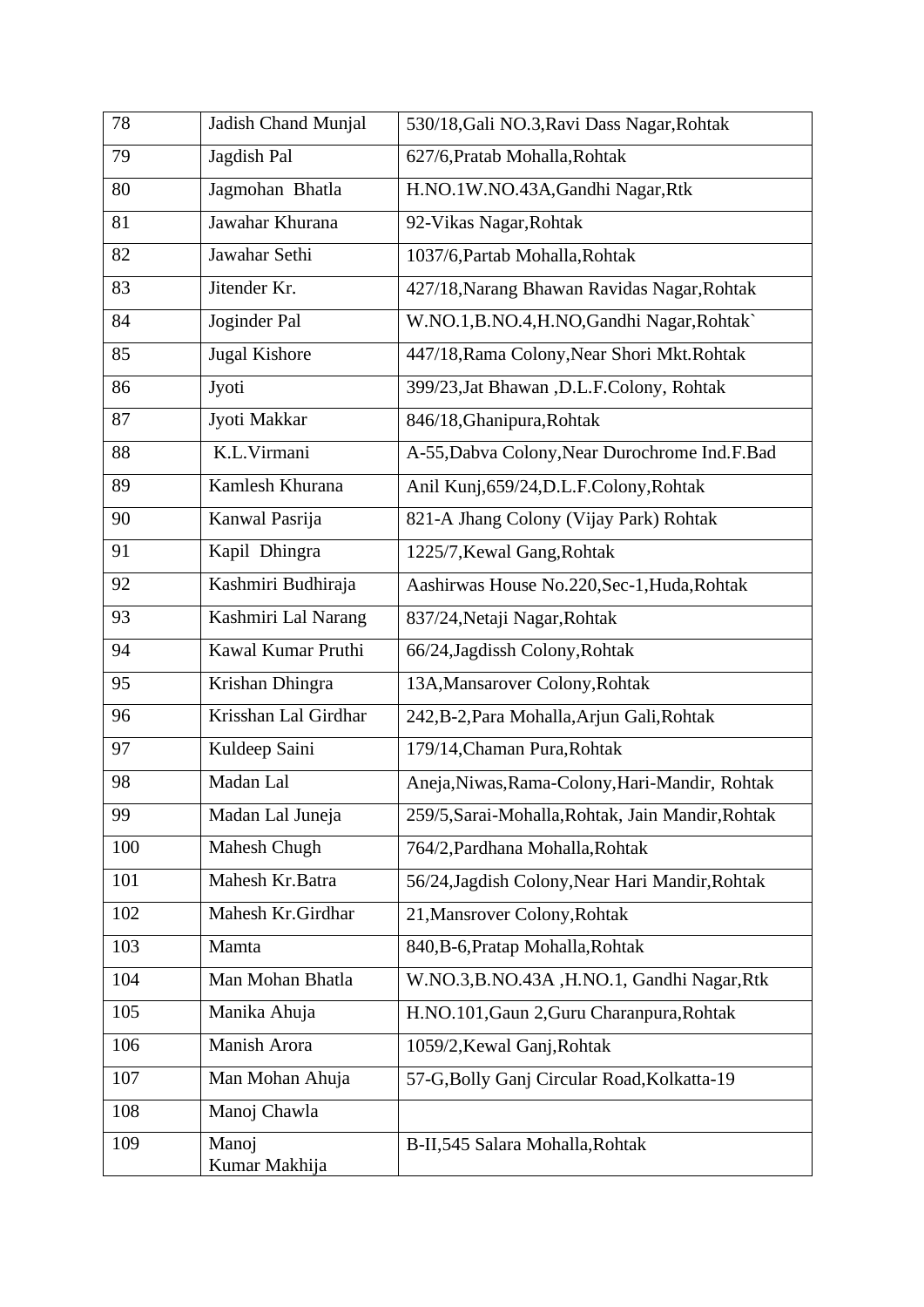| 110 | Manoj Virmani      | 841 B-6, Pratab Mohalla, Rohtak                   |  |
|-----|--------------------|---------------------------------------------------|--|
| 111 | Mohinder Dhingra   | Dhingra Cards, Gali Jat Gazzate, Rly. Road, Rtk.  |  |
| 112 | Mohinder Guglani   | 16, Mansarover Colony, Rohtak                     |  |
| 113 | Mohinder Gulati    |                                                   |  |
| 114 | Mohinder           | 173-R, Model Town, Rohtak                         |  |
| 115 | Mridula Dingra     | 592/6, Kewal Ganj, Rohtak                         |  |
| 116 | Mukesh<br>Gulati   | 1026/6, Partab Chowk, Rohtak                      |  |
| 117 | Munshi Ram Narang  | 210/10, Chhotta Panna, Kalanaur, Pin-124113       |  |
| 118 | Nand Lal           | 1125/13, Gautam Nagar, Bhiwani Road, Rohtak       |  |
| 119 | Naresh Dawra       | M.L.Dawra Crockery House, Idira Mkt.Rohtak        |  |
| 120 | Naresh Kumar Sikka | 548, Sector-1, Huda, Rohtak                       |  |
| 121 | Naresh Kr.Gaba     | 159. Sector-1, Huda, Rohtak                       |  |
| 122 | Naresh Kumar Sikka | 548, W.NO.2, Tej Colony, Rohtak                   |  |
| 123 | Naresh Sachdeva    | B-II,774, Gali, Town Post Office, Bara Bazar, Rtk |  |
| 124 | Narinder Makkar    | 447/18, Rama Colony, Rohtak                       |  |
| 125 | Narinder Rehani    | 932/14, Krishna Colony, Rohtak                    |  |
| 126 | Naveen Aghi        | P.N.Aghi & Sons.Rly.Road,Rohtak                   |  |
| 127 | Naveen             | 1012A/25, Chinyot Colony, Rohtak                  |  |
| 128 | Naveen Seghal      | 424-B/24, Green Road, Rohtak                      |  |
| 129 | Naneet Dua         | 960/6, Partap Chowk, Rohtak                       |  |
| 130 | Navneet Dua        | 833/18, Moh. Ghani, Opp. Mandir, Rohtak           |  |
| 131 | Neeru Chawla       | 195, Vijay Nagar, Bhawani                         |  |
| 132 | Nidhi              | 525/5, Rama Colony, Near Shori Market, Rohtak     |  |
| 133 | Om Parkash Ahuja   | Gh 12/131, Paschim Vihar, New Delhi-63            |  |
| 134 | Om Parkesh Vij     | 327/14, Krishna Colony, Rohtak                    |  |
| 135 | Pankaj Gulati      | 1026/6, Partab Chowk, Rohtak                      |  |
| 136 | Pankaj Kochar      | 97/4, Street No.2, Gurchana Pura, Rohtak          |  |
| 137 | Parveen Batra      | 6-Mansrover Colony, Rohtak                        |  |
| 138 | Pawan Chawla       | 81/2, Salara Mohalla, Rohtak                      |  |
| 139 | Pawan Chawla       | 1646/34, Arya Accessories Nai Wala, Delhi         |  |
| 140 | Pawan Kumar        | V.P.O.Dobh,Distt&Tehsil Rohtak                    |  |
| 141 | Pooja              | 221/10, Goal Colony, Near Sadar Thana, Rohtak     |  |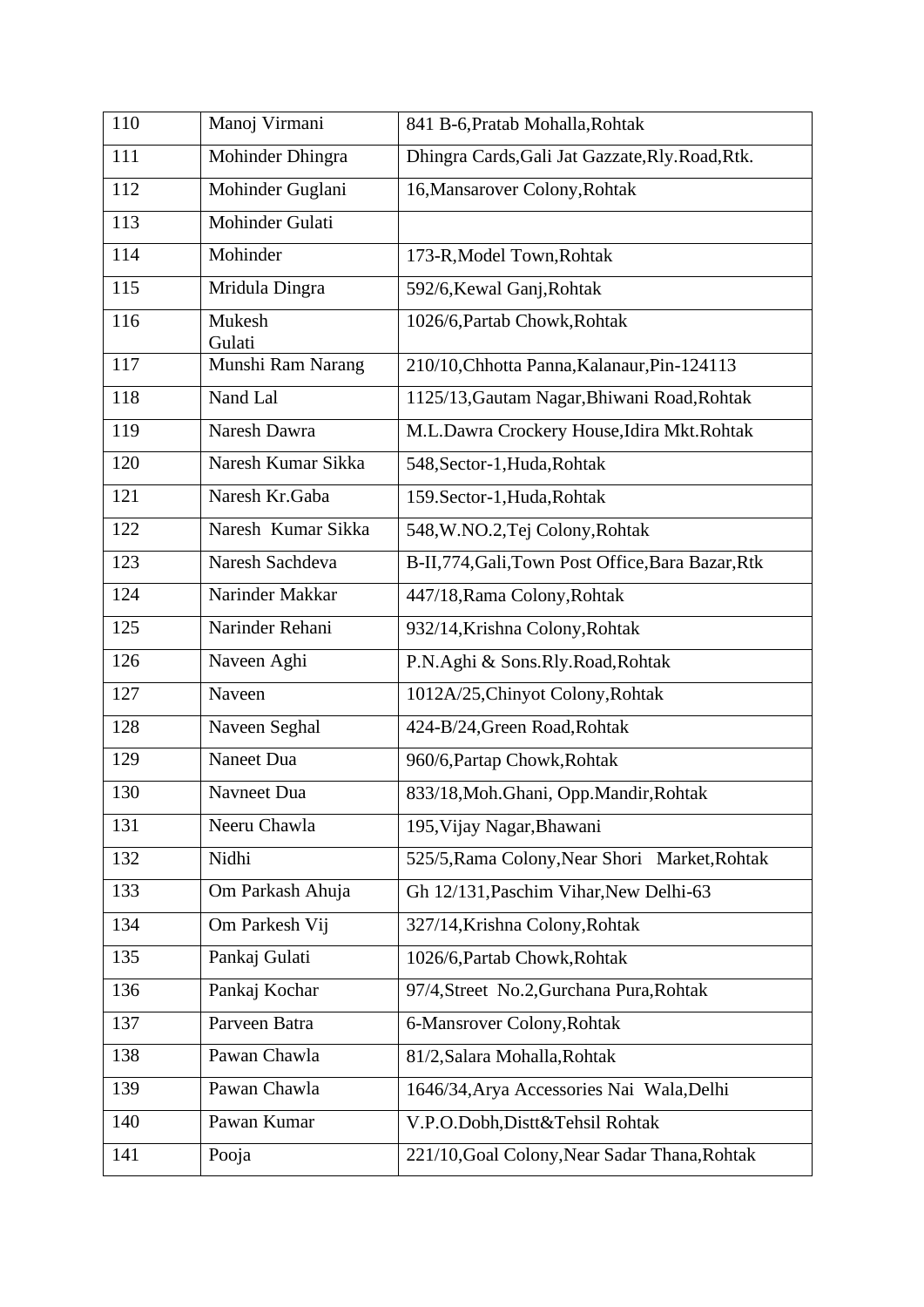| 142 | Preeti Pal                                       | Graduate Tailors, Partab Talkies Road             |  |
|-----|--------------------------------------------------|---------------------------------------------------|--|
| 143 | Preeti                                           | V.P.O.Mokhra, Tehsil Meham, Rohtak                |  |
| 144 | Preeti                                           | 764/19, Pardhana Mohalla, Rohtak                  |  |
| 145 | Pritam<br>1058, B-Iii, Inside Delhi Gate, Rohtak |                                                   |  |
| 146 | Puran Sapra                                      | 762/19, Hari Nagar, Near Chottu Ram, Rohtak       |  |
| 147 | R.K.Chitkara                                     | H.No.11, Mansarover Colony, Rohtak                |  |
| 148 | R.K.Sachdev                                      | Ssr.Branch Managar ,Indian Bank,Jabalpur          |  |
| 149 | R.P.Makkar                                       | 530/23, D.L.F.Colony, Near D.L.F.Park, Rohtak     |  |
| 150 | Raj Kr.Seghal                                    | 880-A/Iii, Quilla Mohalla, Rohtak                 |  |
| 151 | Raj Kumar Kapoor                                 | W.No.3,B.No.38,H.No.10,Gandhi Ngr.Rohtak          |  |
| 152 | Raj Kumar Kochar                                 | 13/18, Arya Nagar Rohtak                          |  |
| 153 | Rajbir Kundu                                     | V.P.O.Sunder Pur, Jind Road, Rohtak               |  |
| 154 | Rajeev Arora                                     | Cpo/Re Ambala Cantt.                              |  |
| 155 | Rajeev Arora                                     | 483/2, Tej Colony, Rohtak                         |  |
| 156 | Rajender<br>Kr.Grover                            | 37/8, Shivaji Colony, Rohtak                      |  |
| 157 | Rajesh Kalra                                     | 994/21, Prem Nagar, Rohtak                        |  |
| 158 | Rajesh Kr.Bathla                                 | 483/18, Arya Nagar , Opp. Ravi Dass Hostal, Rtk   |  |
| 159 | Rajesh Kr.Saini                                  | 566/20, D.L.F.Colony, Rohtak                      |  |
| 160 | Rajesh Makkar                                    | 510/20, D.L.F. Colony, Near<br>D.L.F.Park, Rohtak |  |
| 161 | Rajesh Mohan                                     | 623/23, D.L.F.Colony, Rohtak                      |  |
| 162 | Rajesh Pruthi                                    | B-6/487, Paratp Mohalla, Rohtak                   |  |
| 163 | Rajinder Kr. Bajaj                               | 635/23, D.L.F.Colony, Rohtak                      |  |
| 164 | Rajinder Kr.Goswami                              | 942/9, Kewal Ganj, Rohtak                         |  |
| 165 | Rajender Kr. Makkar                              | 93/24, Jagdish Colony, Rohtak                     |  |
| 166 | Rajender Minocha                                 | 1233/19 Hari Nagar, Rohtak                        |  |
| 167 | Rajender Pal Chugh                               | 307/24 Jagdish Colony, Rohtak                     |  |
| 168 | Rajiv Kukreja                                    | H.No. 1231, B-2 Bara Bazar, Rohtak                |  |
| 169 | Rakesh Dhingra                                   | Petrol Pump Opposite Old Bus Stand, Rohtak        |  |
| 170 | Rakesh K. Karla                                  | 994/21 Prem Nagar, Rohtak                         |  |
| 171 | Rakesh Kumar                                     | 1027/31 Rajender Colony, Bhiwani Road Rohtak      |  |
| 172 | Rakhi Ahuja                                      | 1397/7 Mahabir Mandir Bara Bazar, Rohtak          |  |
| 173 | Ramparkash Babbar                                | 328, Sector 14 Sonipat                            |  |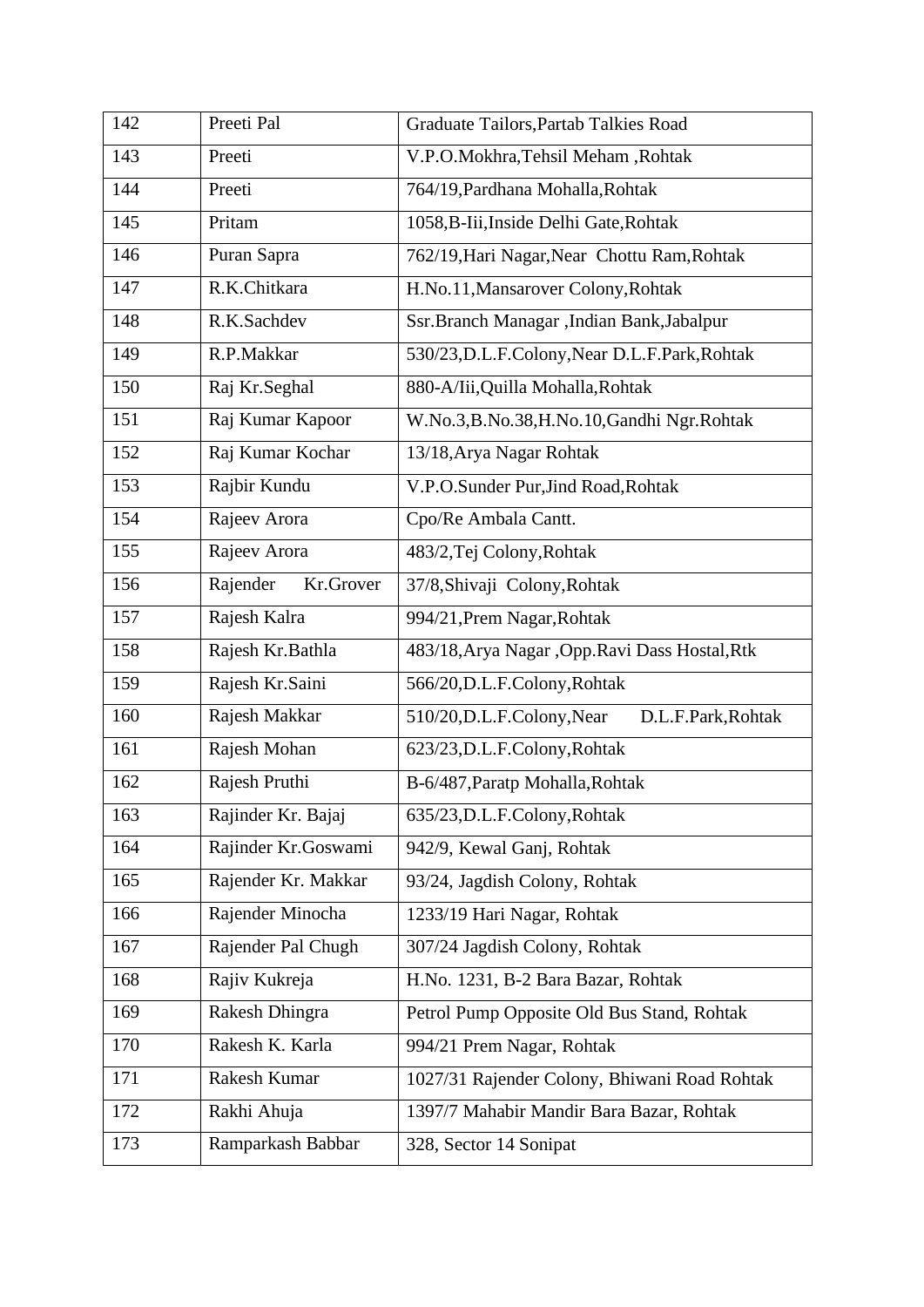| 174 | Ram Parsad                | 1378/25, Chunni Pura, Rohtak                         |  |
|-----|---------------------------|------------------------------------------------------|--|
| 175 | Raman Chawla              | 285/6, Partap Chowk, Rohtak                          |  |
| 176 | Raman Girotra             | V.P.O. Samain, Tahsil Tohana, Distt. Fatehadab       |  |
| 177 | Raman Puniani             | R-49 Model Town, Rohtak                              |  |
| 178 | Ramesh Miglani            | Vijaya Bank, G.T. Road Panipat                       |  |
| 179 | <b>Ramesh Chand Gupta</b> | C/O Manav Sewa Sangh Anaj Mandi Rohtak               |  |
| 180 | Ramesh Makhija            | H. No. 492 M, Model Town, Rohtak                     |  |
| 181 | Ranjana                   | W.No.-3,B-No.43-A,H.No.-1,Gandhi-Nagar, Rohtak       |  |
| 182 | Rashmi Dua                | 833/18, Ghani Pura, Rohtak                           |  |
| 183 | Rattan Kumar              | 74/6, Railway Coony, Krishan Ganj, New Delhi         |  |
| 184 | Ravi Kumar Nagpal         | S/O,Ram Lubhaya Nagpal,Bhiwani Chungi,Rohtak         |  |
| 185 | Ravi Sehgal               | 103, Shakti Nagar, Rohtak                            |  |
| 186 | Ravinder Chawla           | 847/18, Ghani Pura, Rohtak                           |  |
| 187 | Ravinder Saxena           | 1061/18, Ghani Pura, Rohtak                          |  |
| 188 | Ravita                    | V.P.O.Kalo(Dopanana), Rohtak                         |  |
| 189 | Reenu Khurana             | 1718/3, Para Mohalla. Rohtak                         |  |
| 190 | Rita Madan                | 224, Sector-I, Rtk                                   |  |
| 191 | Ruchika Bhatia            | 926, Chowk Chameli Market, Rohtak                    |  |
| 192 | Roop Kr.Sindhwani         | 893, Sector 13, Hissar                               |  |
| 193 | S.Harvinder Singh         | Flat-12a, J.P Nagar, Jalandhar                       |  |
| 194 | Sachin Aneja              | 48, Opp. Park, Shivam Enclave, Jadish Colony         |  |
| 195 | Sachin Sikka              | 1261, Sant Nahar, Rohtak                             |  |
| 196 | Saksham Khurana           | B-I, Brij-Vihar, Pushpanjli, Enclave, Jagdish Colony |  |
| 197 | Sanjay Jain               | C/O Sh.Attar Saini Jain, Babra Mohalla, Rohtak       |  |
| 198 | Sanjeev Dhamija           | 168/24, Jagdish Colony, Rohtak                       |  |
| 199 | Sanjeev Girotra           | 703/6, Partb Chowk, Rohtak                           |  |
| 200 | Sanjiv Girdhar            | 16/4, Yash Industries, Gandhi Camp, Rohtak           |  |
| 201 | Sanket Vij                | 297, Housing Board Coony, Rohtak                     |  |
| 202 | Satish Chawla             | 16/4, Yash Industries, Gandhi Camp, Rohtak           |  |
| 203 | Satish Dhall              | 15/235, Bhisty Pura, Rohtak                          |  |
| 204 | Satish Kumar Dhull        | 306/24, Jagdish Colony, Rohtak                       |  |
| 205 | Satish Matha              | Janta Foot Wear, Rly. Road, Rohtak                   |  |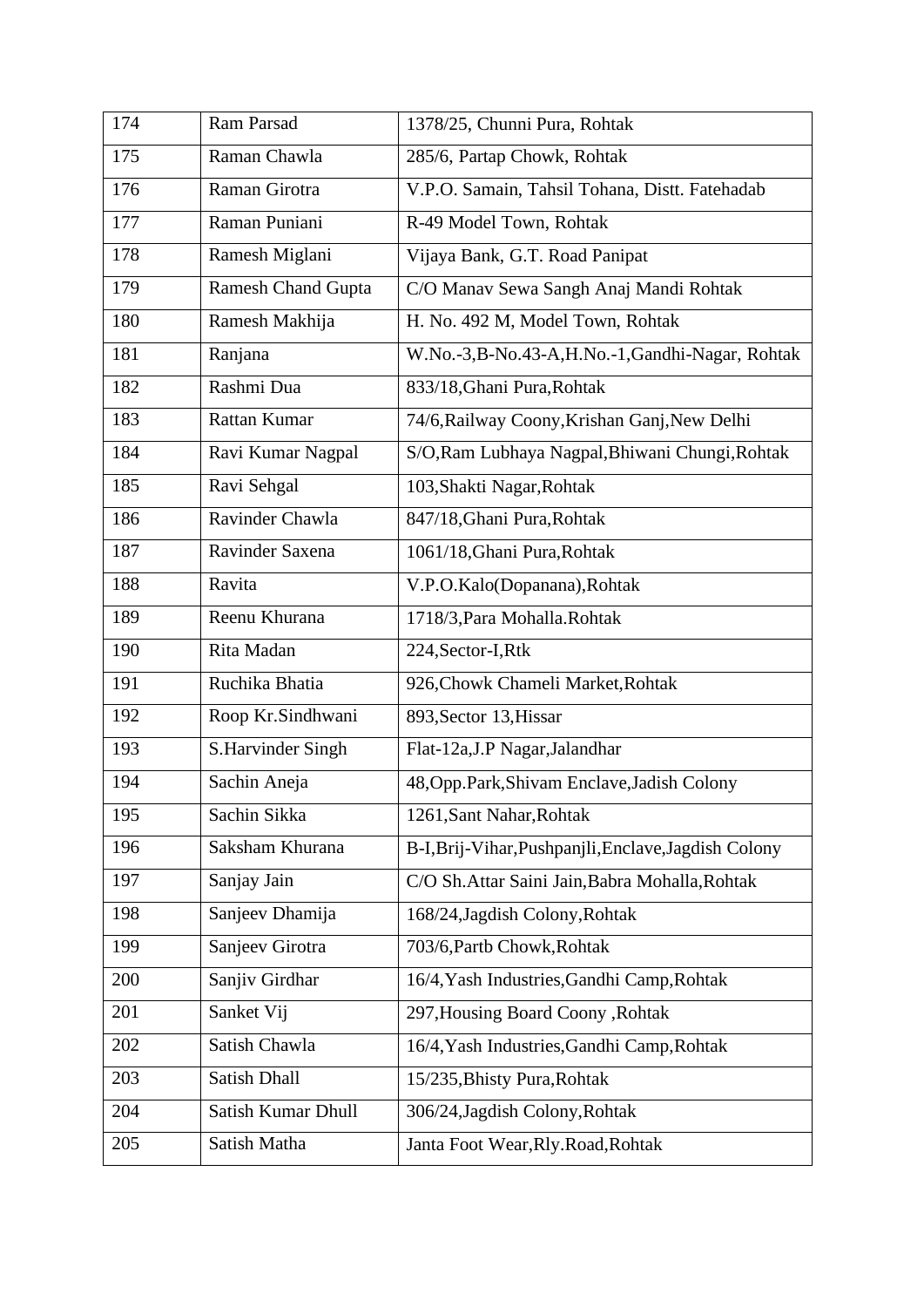| 206 | Satya Pal Arora        | 24, Lok Nayak Apartment, Sec-9, Plot No. 30 Rohini |  |
|-----|------------------------|----------------------------------------------------|--|
| 207 | Shaffi Thamman         | 17/32, Chawla Colony, Dobble Phatak, Rohtak        |  |
| 208 | Shalu                  | 736/15, Subhash Road, Rohtak                       |  |
| 209 | Shalu Juneja           | 47/14 Sai Das Colony, Rohtak                       |  |
| 210 | Sham Sharma            | 1368, Sector-1, Huda, Rohtak                       |  |
| 211 | Sharwan Saini          | 139/17, Jhajjar Road, Jati Mohalla, Rohtak         |  |
| 212 | Shiv Kumar Sood        | 292/6, W.No.19, Vijaynahar, Rohtak                 |  |
| 213 | Simple Madan           | 477/B-Ii, Salara Mohalla, Rohtak                   |  |
| 214 | Sneh Kwatra            | 786/6, Paratb Mohalla, Rohtak                      |  |
| 215 | Somnath Kathuria       | 720/23, D.L.F.Colony, Near Park, Rohtak            |  |
| 216 | Subhash Ahuja          | 958/24, Jagdish Colony, Rohtak                     |  |
| 217 | <b>Subhash Chander</b> | 1915/B-Iii Para Mohalla, Rohtak                    |  |
| 218 | <b>Subhash Chander</b> | 20-B, Subhash Nagar, Delhi Road, Rohtak            |  |
| 219 | <b>Subhash Chander</b> | 635/23, D.L.F.Colony, Rohtak                       |  |
| 220 | Subhash Gugnani        | 170/23, D.L.F.Colony, Rohtak                       |  |
| 221 | Sudershan Kr.Goyal     | A-2, Suraj Park, Bhawana Road, Rohtak              |  |
| 222 | Sudesh Chuttani        | 485/18, Shakti Nagar, Green Road, Rohtak           |  |
| 223 | Sudesh Kr.Singhal      | 291/16, Vijay Nagar, Near Huda Water Tank, Rtk     |  |
| 224 | Sudhir Ahuja           | 1397/7, Bara Bazar, Mahabir Mandir, Rohtak         |  |
| 225 | <b>Sumeet Chawla</b>   | 610, Sec-6, Huda, Bahadurgarh                      |  |
| 226 | Sumit Gupta            | 610, Sector-6, Bhadurgarh                          |  |
| 227 | Sunder Lal Makkar      | 398, Sector-14, Rohtak                             |  |
| 228 | Sunil Chawla           | R-2, Parwana, Appts, Sec-2, Rohini, Delhi-85       |  |
| 229 | Sunil Gupta            | 227/9, Dhobi Darwaja Babra Mohalla, Rohtak         |  |
| 230 | Sunil Kumar            | 690/23, D.L.F.Colony, Rohtak                       |  |
| 231 | Suresh Aneja           | Fd-4, Tagore Garden, New Delhi                     |  |
| 233 | Suresh Kumari          | 676/B/23, D.L.F.Colony, Rohtak                     |  |
| 234 | Suresh Suneja          | 16/309, Delhi Gate, Rohtak                         |  |
| 235 | Surinder Dawra         | M/S Suridra Traders, Rly Road, Rohtak              |  |
| 236 | Surinder Dhingra       | 1634/4, Rajender Colony, Rohtak                    |  |
| 237 | Surinder Kr. Chopra    | 506/Ic, Sant Nagar, Rohtak                         |  |
| 238 | Surinder Kr. Dhingra   | 592/6, Kewal Ganj, Rohtak                          |  |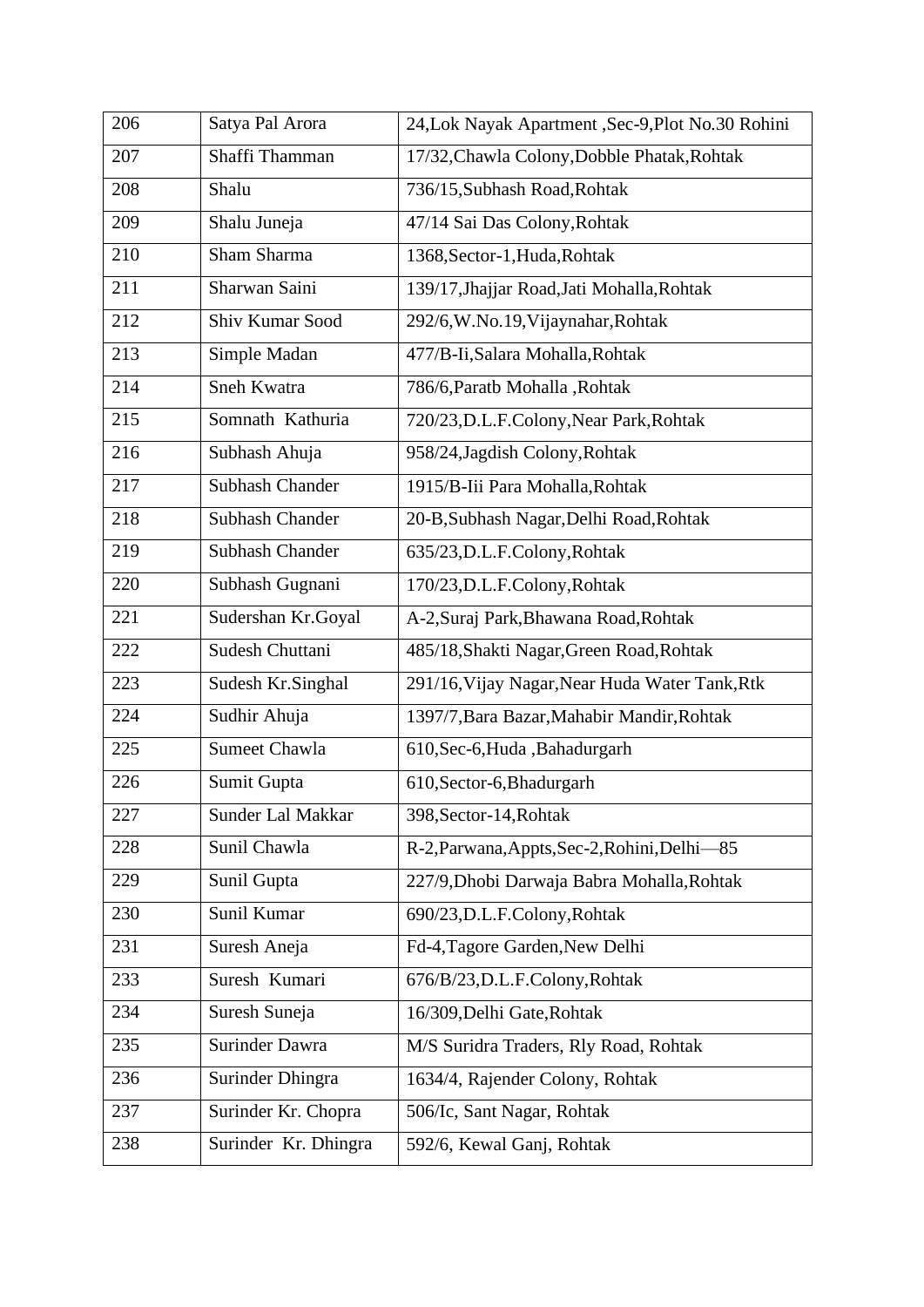| V.P.O. Khairari (Ch. Dadri Road), Pin 124111<br>274/8, Garhi Mohalla, Rohtak<br>B-2/66, Salara Mohalla, Rohtak |  |
|----------------------------------------------------------------------------------------------------------------|--|
|                                                                                                                |  |
|                                                                                                                |  |
|                                                                                                                |  |
|                                                                                                                |  |
| F. No. 5 D. Maharaja Agarsen Appts. (U) N. Delhi                                                               |  |
|                                                                                                                |  |
| H.No. 221, W. No. 2, Para Mohalla, Rohtak                                                                      |  |
| 13/308, Dharam Pura, Bahardurgarh                                                                              |  |
|                                                                                                                |  |
|                                                                                                                |  |
| 155, Sec.-1, Urban Estate, Rohtak                                                                              |  |
| 484/18, Bhutaniashiana, Arya Nagar, Rohtak                                                                     |  |
| 140, B-Iii, Gohana Stand, Rohtak                                                                               |  |
| 2069/24, Jagdish Colony, Rohtak                                                                                |  |
| W.No. 3, B. No. 43a, H.No.-1, Gandhi Nagar, Rohtak                                                             |  |
| 127/6, Near Punjabi Ramlilla Ground, Rohtak                                                                    |  |
| 6251, Near Water Tank, Indira Colony, Rohtak                                                                   |  |
| 672/18, Arya Nagar, Green Road, Rohtak                                                                         |  |
| 703, Partap Chowk, Rohtak                                                                                      |  |
| Raj Collection, Quilla Road, Rohtak                                                                            |  |
| 1008/20, Durga Colony, Rohtak                                                                                  |  |
| 702/11, Dairy Mohalla, Rohtak                                                                                  |  |
| Gali No. 3, Gurucharanpura, K. Beri Road, Rohtak                                                               |  |
| 1258/4, Rajinder Colony, Bhiwani Road, Rohtak                                                                  |  |
| V.P.O. Dobh Distt. Tehsil Rohtak                                                                               |  |
| 975, Sector-1, Rohtak                                                                                          |  |
|                                                                                                                |  |
| 47/14, Sai Dass Colony, Rohtak                                                                                 |  |
|                                                                                                                |  |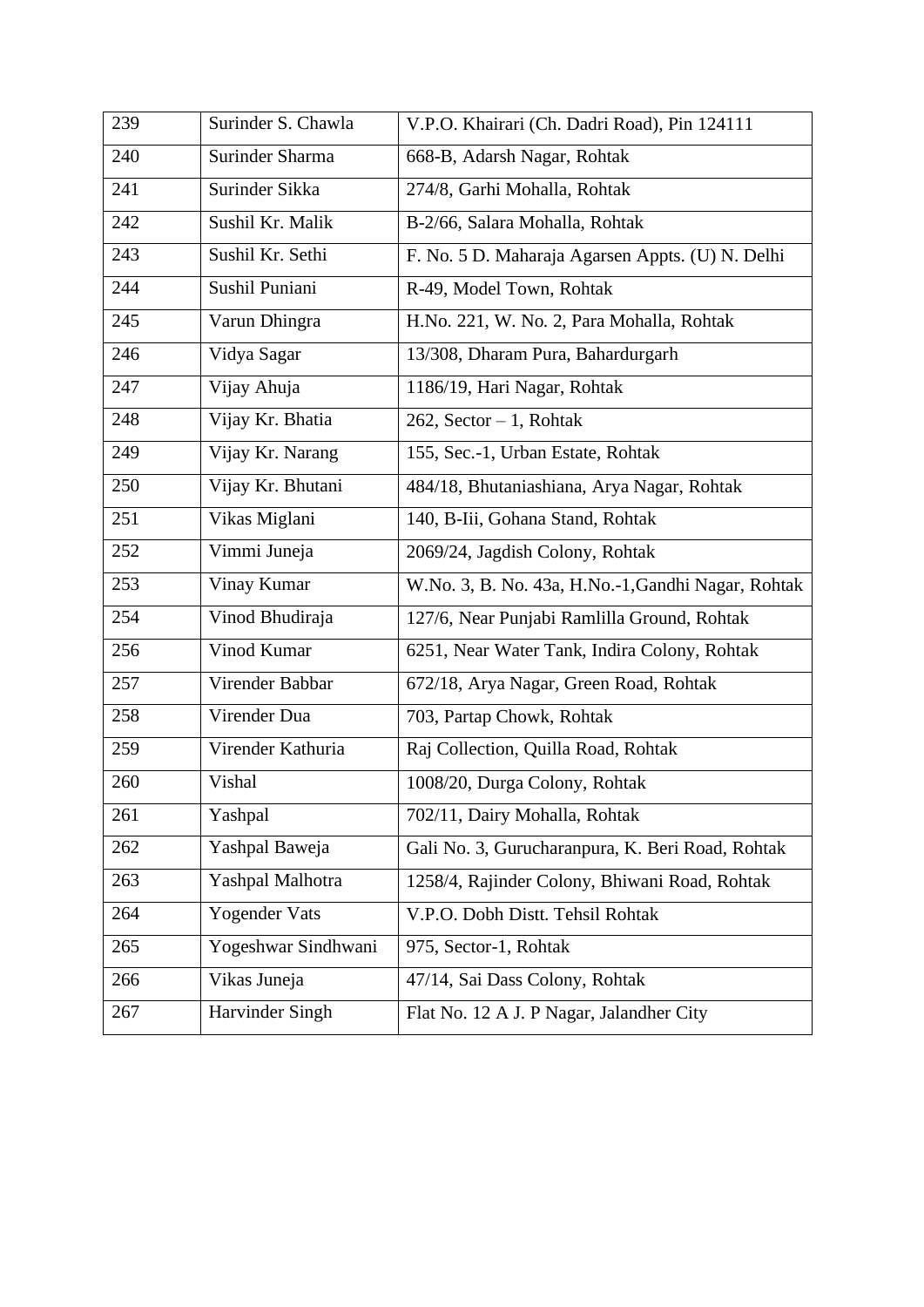# **SH. L.N. HINDU COLLEGE, ROHTAK**

#### **FOUNDER & EXECUTIVE MEMEBRS OF OLD STUDENTS' ASSOCIATION**

| S.No.            | <b>Name</b>                             | <b>Address</b>                                                         | <b>Present Status</b>                        |
|------------------|-----------------------------------------|------------------------------------------------------------------------|----------------------------------------------|
| 1.               | Arun Dua                                | EB-56, SFS Maya Enclave, ND-64                                         | Leading Chartered<br>Accountant              |
| 2.               | Ashwani Verma                           | 92-R, New Colony, Gurgaon                                              | <b>Leading Chartered</b><br>Accountant       |
| 3.               | <b>Bharat Bhushan</b><br>Bathla         | Bharat Glass Co.,<br>HUDA Complex, Rohtak                              | <b>Business Magnate and</b><br>Industrialist |
| $\overline{4}$ . | Davinder Aghi                           | Pnaco Pharma Pvt. Ltd. 16-19<br>Medicine Market, Civil Road,<br>Rohtak | Leading Chemist                              |
| 5.               | Krishan Lal Sethi                       | 304, Delhi Chambers, 3453, Delhi<br>Gate, New Delhi-02                 |                                              |
| 6.               | Lalit Anand                             | D-351, Anand Vihar I.P. Ext.<br>Delhi-92                               |                                              |
| 7.               | Manohar Lal Vij                         | 8/28, W.E.A. Opp. Shastri Park,<br>Karol Bagh, New Delhi               | Leading Chartered<br>Accountant              |
| 8.               | Mukesh Gera                             | Gera Medical Hall, HUDA<br>Complex, RTK                                | <b>Business Magnate</b>                      |
| 9.               | Narender Kumar<br>Arora                 | 8/28, W.E.A., Opp. Shastri Park,<br>Karol Bagh, New Delhi              | <b>Leading Chartered</b><br>Accountant       |
| 10.              | Neelam Maggoo                           | 124/24, Jagdish Colony, Rohtak                                         | Associate Prof. in<br>Commerce               |
| 11.              | Neeraj Malhotra                         | Malhotra Sons Jewellers, 37 Palika<br>Bazar, Civil Road, RTK           | <b>Leading Jewelers</b>                      |
| 12.              | Om Parkash Kalra                        | Kalra General Store, Quilla Road,<br>Rohtak                            | Leading Industrialist                        |
| 13.              | Pardeep Chutani                         | Rana Partap Printing Press, Quilla<br>Road, RTK                        | Printer & Publisher                          |
| 14.              | Pardeep Kataria                         | Kataria Medical Hall, Medical<br>More, RTK                             | <b>Medicine Business</b><br>Industrialist    |
| 15.              | Parveen Mehta                           | 5902/3, Block No.4, Dev Nagar,<br>Karol Bagh, New Delhi                | Industrialist                                |
| 16.              | Ramesh Goyal                            | Bombay Cut piece House Jain<br>Cloth Market, RTK                       | <b>Business Magnate</b>                      |
| 17.              | Ramesh Marya                            | 457/18, Shakti Nagar, Green Road,<br>Rohtak                            | <b>Business Magnate</b>                      |
| 18.              | Rajinder Pal Chugh                      | H.No.307, W.No.24, Jagdish<br>Colony, Rohtak                           | Retd. Bank Officer                           |
| 19.              | Rajesh Mahajan                          | 276, Bharat Aptts., Sec. XIII<br>Rohini, New Delhi-85                  | <b>Leading Chartered</b><br>Accountant       |
| 20.              | Raj Krishan Chawla                      | 18/13, IIIrd Floor, West Patel<br>Nagar, New Delhi                     | <b>Leading Chartered</b><br>Accountant       |
| 21.              | Rajinder Bansal                         | 214-R, Model Town, Rohtak                                              | Industrialist                                |
| 22.              | Santosh Bansal,<br>43, Sector-1, Rohtak | Sh. Mahabir Bright Steel Udyog,<br>Opp. A.K. Automatics, Hisar Road,   | Industrialist                                |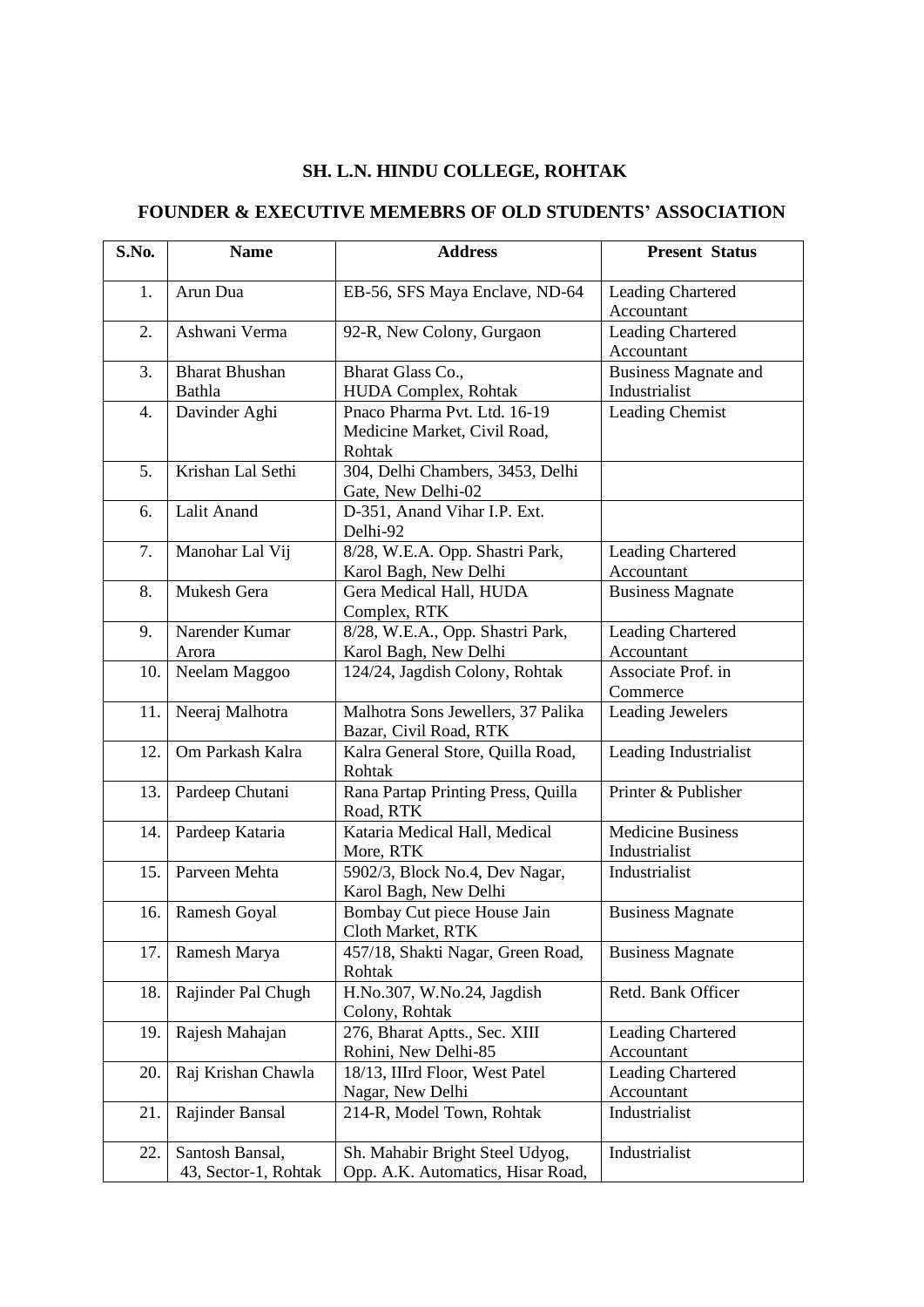|     |                                 | Rohtak                                                   |                                               |
|-----|---------------------------------|----------------------------------------------------------|-----------------------------------------------|
| 23. | Sanjeev Uppal                   | Uppal Boot House, 14, Ram Kali<br>Market, Rohtak         | <b>Business Magnate</b>                       |
| 24. | Shyam Kapoor                    | Kapoor Jwellers, Bara Bazar,<br>Rohtak                   | <b>Leading Jewelers</b>                       |
| 25. | Subhash Babbar                  | FD-8, Tagore Garden, New Delhi                           | <b>Business Magnate</b>                       |
| 26. | Sunil Bhai                      | H.No.511, Sector-13, Hisar                               | Industrialist                                 |
| 27. | Sanjeev Arora                   | 227, Sec-14, Rohtak                                      | <b>Leading Chartered</b><br>Accountant        |
| 28. | Surender Pal Dhingra            | 35, Ashima Greens, Bhiwadi-<br>301019                    |                                               |
| 29. | Subhash Chugh                   | 962/20, Shakti Nagar, Rohtak                             | Retd. Bank Officer<br><b>Business Magnate</b> |
| 30. | Uma Sharma                      | H.No. 1607 Sec-1 HB Colony,<br>Rohtak                    | Associate Prof. in<br>Commerce                |
| 31. | Vijay Kakkar                    | A-140, Meera Bagh, Paschim<br>Vihar, New Delhi           | <b>Business Magnate</b>                       |
| 32. | Sudheer Ahuja                   | 1397/7, Bara Bazar, Rohtak                               | <b>Bank Employee</b>                          |
| 33. | Anil Arora                      | 15-R Model Town, Nr. Gayatri<br>complex Rohtak           | <b>Business Magnate</b>                       |
| 34. | <b>Amrit Malik</b>              | 946/20, Shakti Nagar, Rohtak                             | <b>Business Magnate</b>                       |
| 35. | <b>Chander Mohan</b><br>Gugnani | 77, Green Road, Rohtak                                   | <b>Business Magnate</b>                       |
| 36. | Gulshan Magoo                   | Onkar Plywood Co., Civil Road,<br><b>ROhtak</b>          | <b>Business Magnate</b>                       |
| 37. | Satish Jain                     | 156-R, Model Town, Rohtak                                | Industrialist                                 |
| 38. | Sushil Puniyani                 | 49-R, Model Town, Rohtak                                 | <b>Business Magnate</b>                       |
| 39. | Nav Hind Jain                   | Bhiwani Stand, Rohtak                                    | <b>FCA</b>                                    |
| 40. | Anil Chhabra                    | 605, Sector-14, Rohtak                                   | <b>Business Magnate</b>                       |
| 41. | Ravinder Gupta                  | 1000, Shakti Nagar, Rohtak                               | <b>Bank Officer</b>                           |
| 42. | Ved Mittal                      | LD-188, Pitampura, New Delhi                             | <b>FCA</b>                                    |
| 43. | Rajesh Tuteja                   | 50, Mansrover Colony, ROhtak                             | <b>Business Magnate</b>                       |
| 44. | Gulshan Bhutani                 | 848, Sector-1, Rohtak                                    | <b>Business Magnate</b>                       |
| 45. | JagMohan Bathla                 | H.No.1, W.No.3, B.No.43A,<br>Gandhi Nagar, Rohtak        | <b>Medicine Business</b>                      |
| 46. | Virender Dua                    | 10-A/24, Partap Nagar, Near Old<br>Anupam School, Rohtak |                                               |
| 47. | Harish Sachdeva                 | B-2, 774, Bara Bazar, Rohtak                             | <b>Business</b>                               |
| 48. | Rajesh Kumar Bathla             | 483/18, Arya Nagar, Opp. Ravi<br>Dass Hostel, Rohtak     | <b>FCA</b>                                    |
| 49. | Mukesh Madaan                   | M. Madan & Co., C.A., 107, 9 <sup>th</sup>               | <b>FCA</b>                                    |